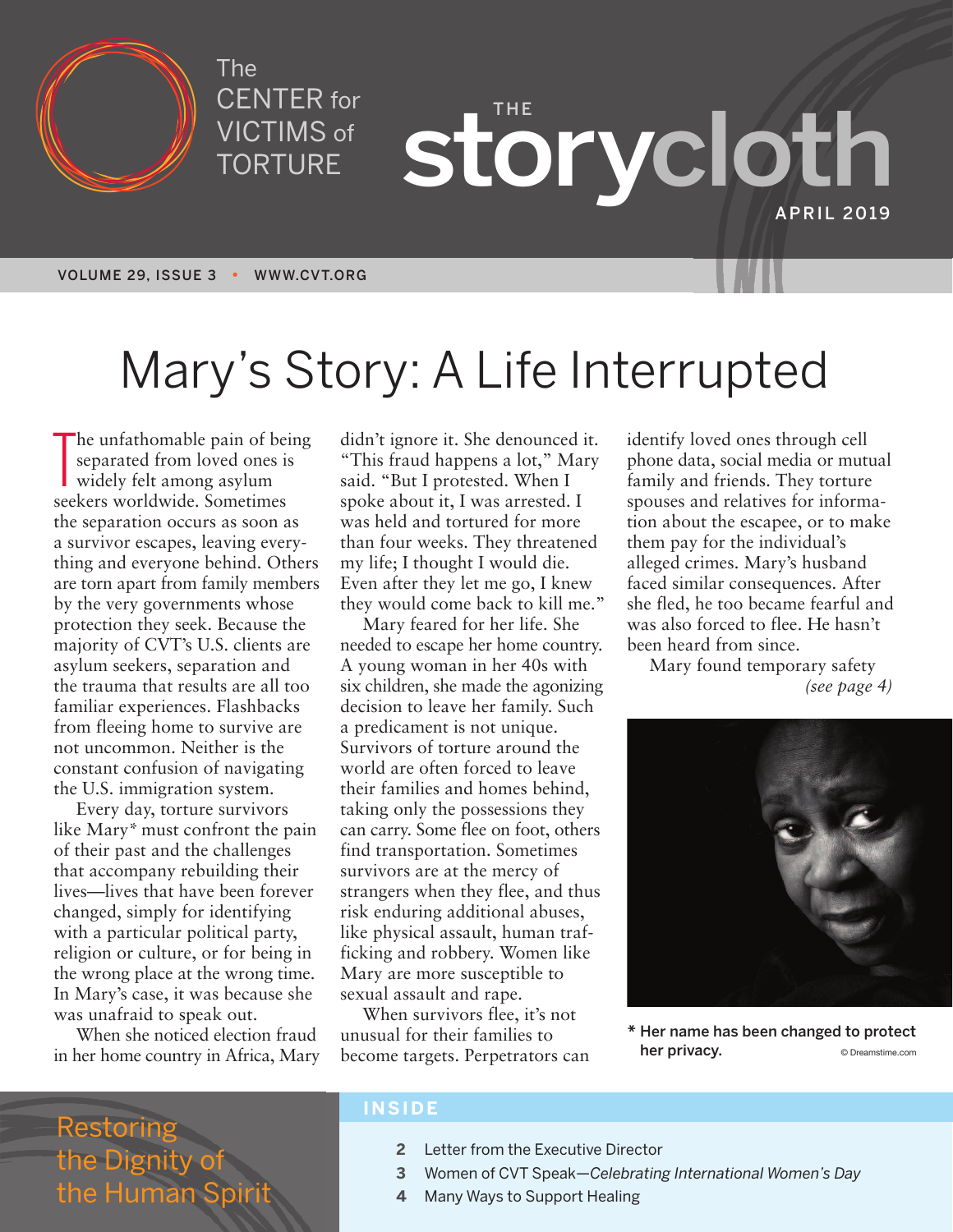### Letter from the Executive Director LULLUI TIUITI LIIU LAUUULIVU DIIUULUI

Dear Friend,



**Curt Goering**

CVT's clients, whether they are refugees or asylum seekers, have survived torture, persecution and/or war atrocities in locations around the world. They tell us what it was like to make the excruciating decision to flee from home—they leave their countries because they have no choice.

The biggest difference between asylum seekers and refugees is that individuals coming to the United States as refugees had their cases processed abroad and obtained "refugee status" before arriving here. Asylum seekers, on the other hand, do not have such status when they get to the United States—they must prove they qualify for asylum once they are in the country.

Most importantly, refugees and asylum seekers share the experience of having to escape, often without warning, and embark on a difficult and dangerous search for safe haven. Each step of the way, asylum seekers suffer devastating and compound trauma.

When they reach the U.S. border, they are often handcuffed, detained in terrible and prison-like conditions, interrogated and expected to produce physical evidence of their claims of persecution. People fleeing persecution often escape at a moment's notice. Even when they have time to plan, they rarely prepare for future asylum inquiries—many do not, or cannot, bring proof of their need to flee.

Trauma is especially hard on children seeking asylum. Detention has particularly harmful effects on them, which are compounded when a child is separated from his or her parents. It can have extreme consequences for a child's development and long-term mental health.

And asylum seekers face hardship in a new country. Torture survivors are often thrust into an entirely new culture and language and must cope with these changes while enduring symptoms of trauma and loss of identity, even many years after the abuse.

The asylum process in the U.S. can exacerbate survivors' suffering and make healing more difficult. Legal representation is critical, but often hard to obtain. Asylum seekers must wait before they can work. And the legal process can take years. Torture and trauma survivors are forced to re-live their persecution, repeatedly.

But thanks to your generous support, with CVT's healing care survivors can rebuild their lives and prosper. Never doubt the tremendous impact you have in their lives, nor how grateful we are for your partnership.

With my thanks,<br>Curt Maeing

Curt Goering

2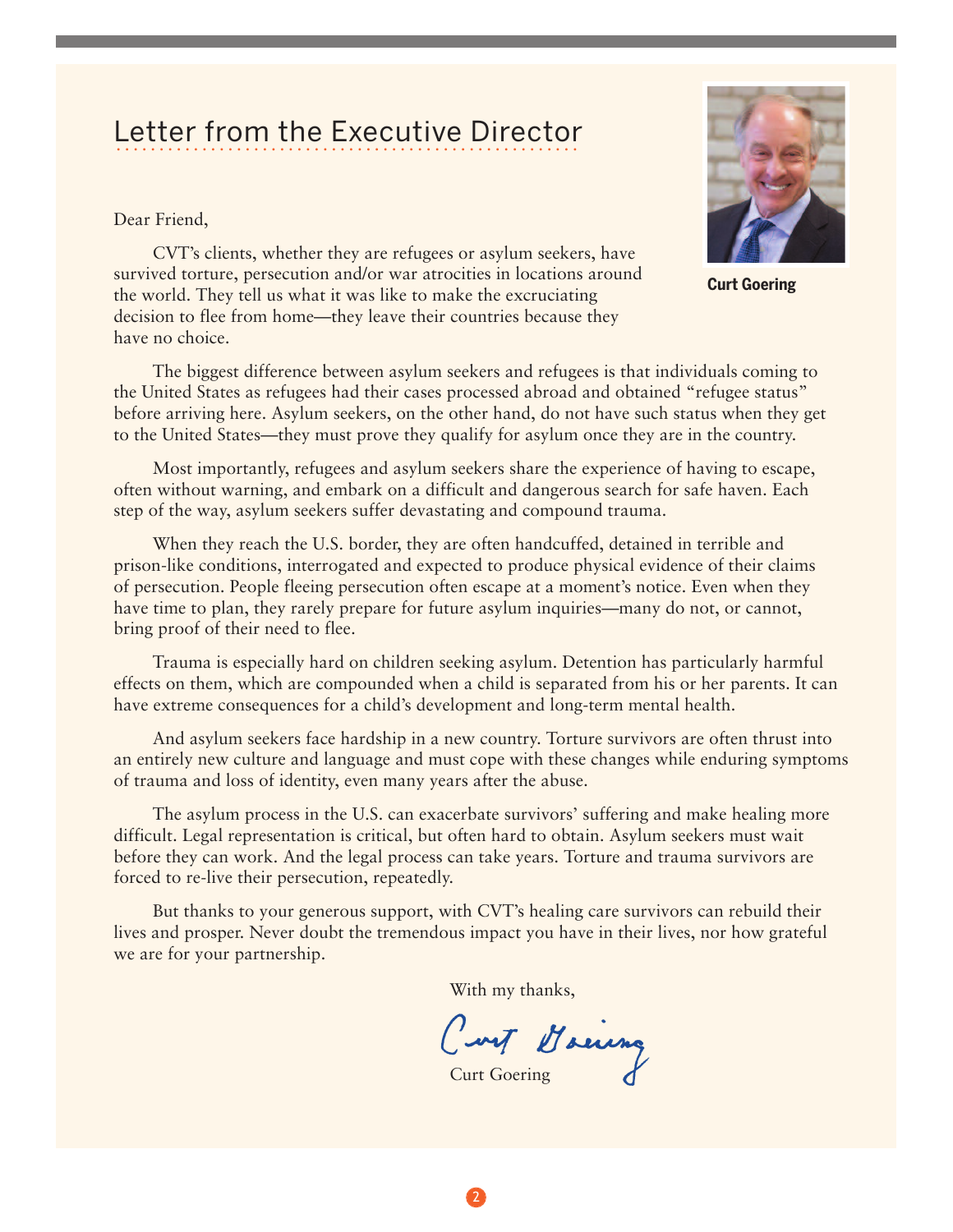## Women of CVT Speak *Celebrating International Women ' s Day*

I nternational Women's Day (March 8) is a global day celebrating the social, economic, cultural and political achievements of women. The day also marks a call to action for a more gender-balanced world, and the 2019 campaign theme is #BalanceforBetter better the balance, better the world.

The women of CVT raise their voices in a powerful chorus of support for survivors of torture. Every day they help torture survivors on their healing journeys to restored dignity and hope. They and the survivors in their care have stories of strength, survival and a pursuit of a life free of the profound pain of torture.

The women of CVT include Jepkemoi Kibet, a physiotherapist and trainer at CVT Nairobi who is working to help women reconnect to their bodies after torture. "At CVT, we help the brave women who seek to rebuild their lives," Jepkemoi said. "It is exciting to see them improve and regain their ability to perform

For many, their dignity has been lost to the conditions they face. We help them feel they have a safe space where they can develop trust and the ability to look inside and reflect.

activities of daily living with ease. That is what is most awesome about CVT people reconnecting with their bodies. I've heard others say we put the soul back into the body."

Another is Islam Al-Aqeel, a senior psychosocial counselor at CVT Jordan. In describing her work with survivors she said, "Torture rehabilitation takes a lot of patience and time. We help survivors look inside themselves, regain their identity. For many, their dignity has been lost to the conditions they face. We help them feel they have a safe space where they can develop trust and the ability to look inside and reflect. They rebuild their dignity and identity through this process." One client told her it was like turning the lights back on.

And as Amrita Chudasama, a psychosocial counselor at CVT Nairobi, sums it up, "I think of that saying that when people fall down, they can get back up and dust themselves off. But these people didn't just fall; they fell deep into the murk. They were put there by another person, the torturer. We have a saying: *The lotus blooms in the mud.* And that's what we see. The process of change is very beautiful, and it encourages us as counselors. As my counseling trainer said to me, 'We're instillers of hope.'"

*To read more about the women of CVT and their stories of healing and hope, visit rejecttorture.cvt.org/women-of-cvt/.*

\_\_\_\_\_\_\_\_\_\_\_\_\_\_\_\_\_\_\_\_\_\_\_\_\_\_\_\_\_\_\_\_\_\_



**Jepkemoi Kibet**



**Islam Al-Aqeel**



**Amrita Chudasama**